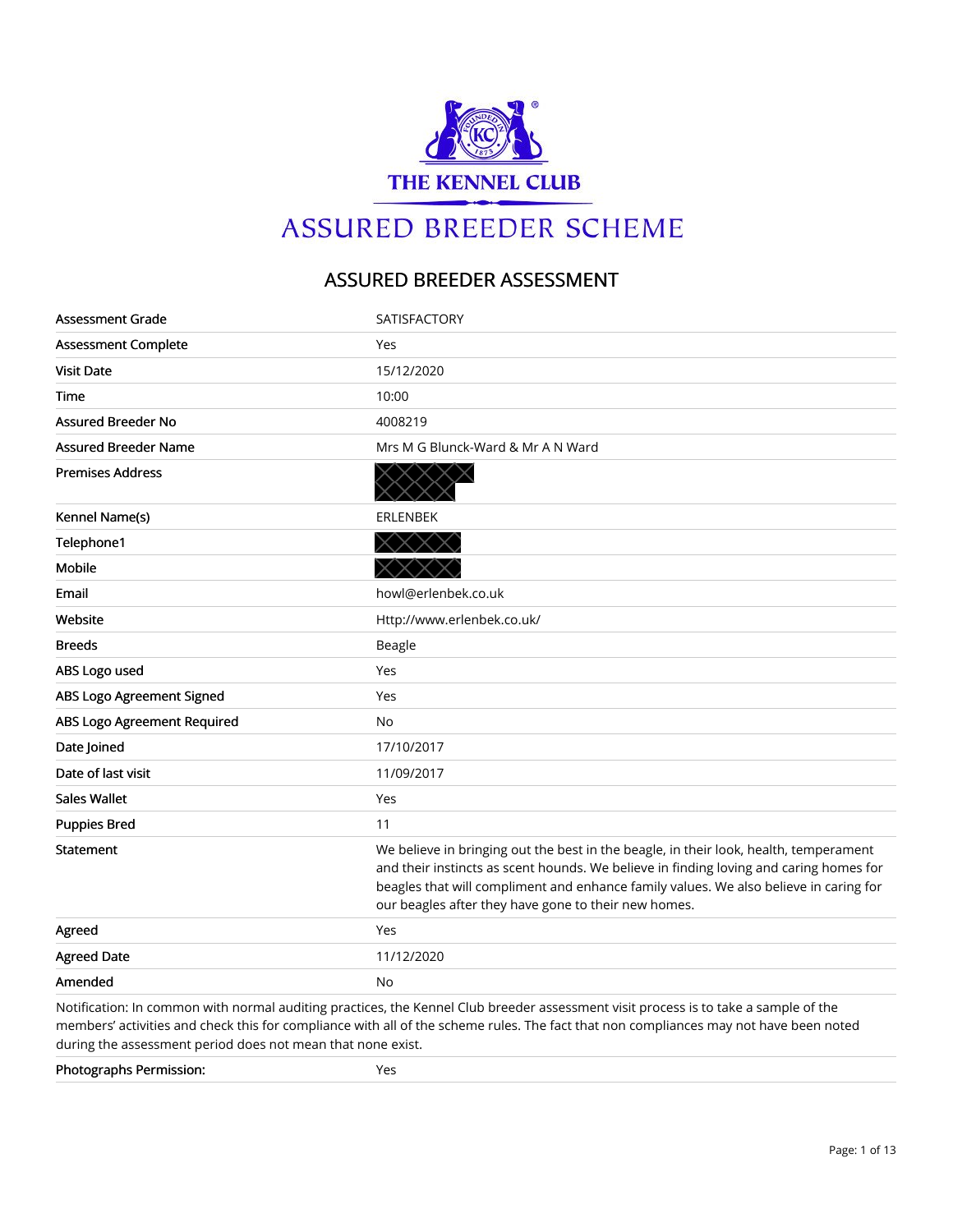

#### Signed 2020-12-11 14:00:57 UTC

| <b>IDR</b><br>11 H I | NC. |
|----------------------|-----|
|                      |     |

Signature of Breeder Assessor



#### Signed 2020-12-11 14:01:00 UTC

I confirm that the breeder is not known to me and/or I know of no conflict of interest which would prevent me from carrying out this assessment in an unbiased, fair or balanced manner. I further confirm that I have no financial interest whatsoever that would affect the outcome in any way.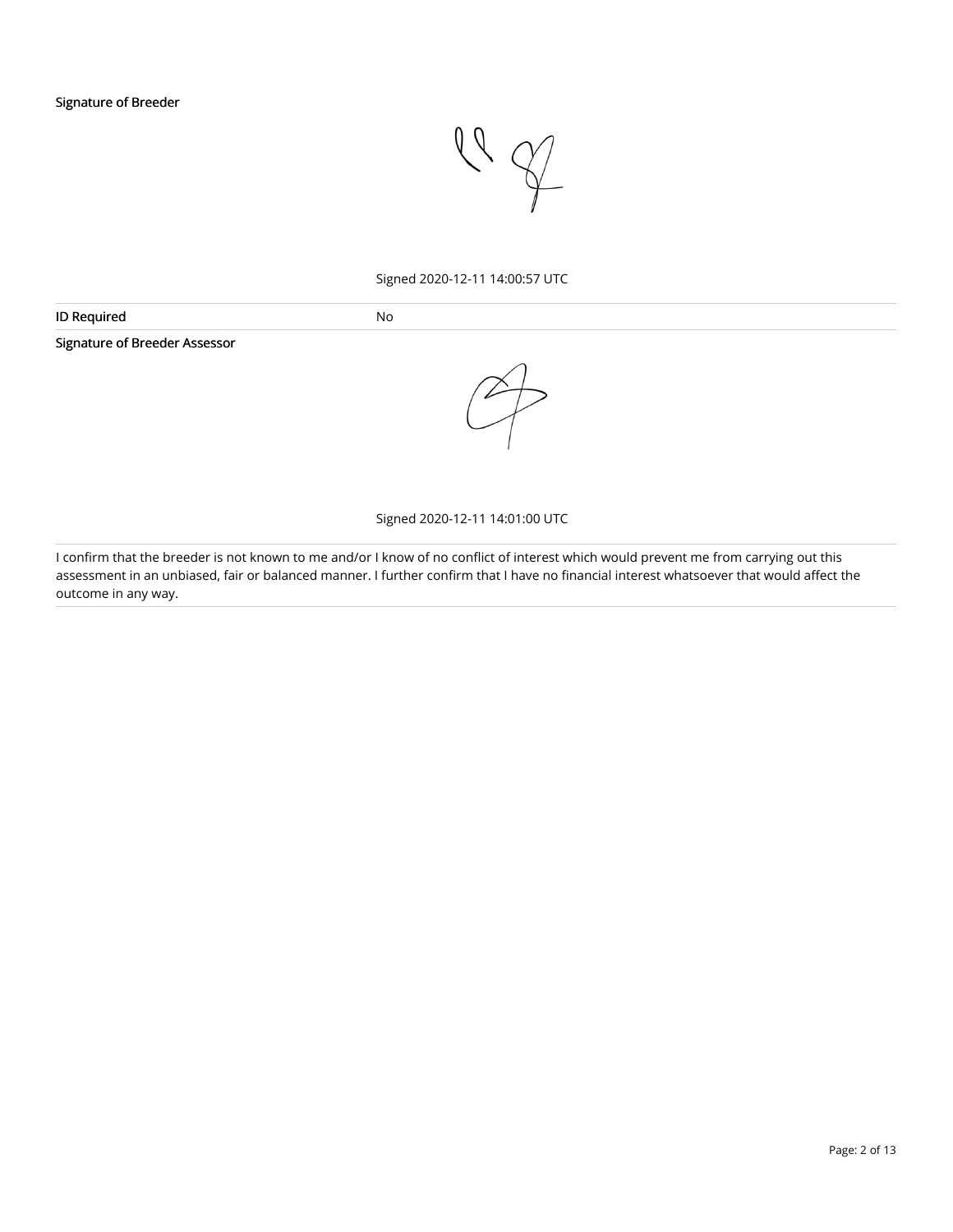## 1. DOG WELFARE AND BREEDING

# Beagle, 3, 4, 0

| .                                  |        |
|------------------------------------|--------|
| <b>Breed</b>                       | Beagle |
| Dogs<br>Bitches                    |        |
|                                    | 4      |
| Pups<br>Total                      | 0      |
|                                    |        |
| <b>Contract Contract</b><br>Viewed | 0      |
|                                    |        |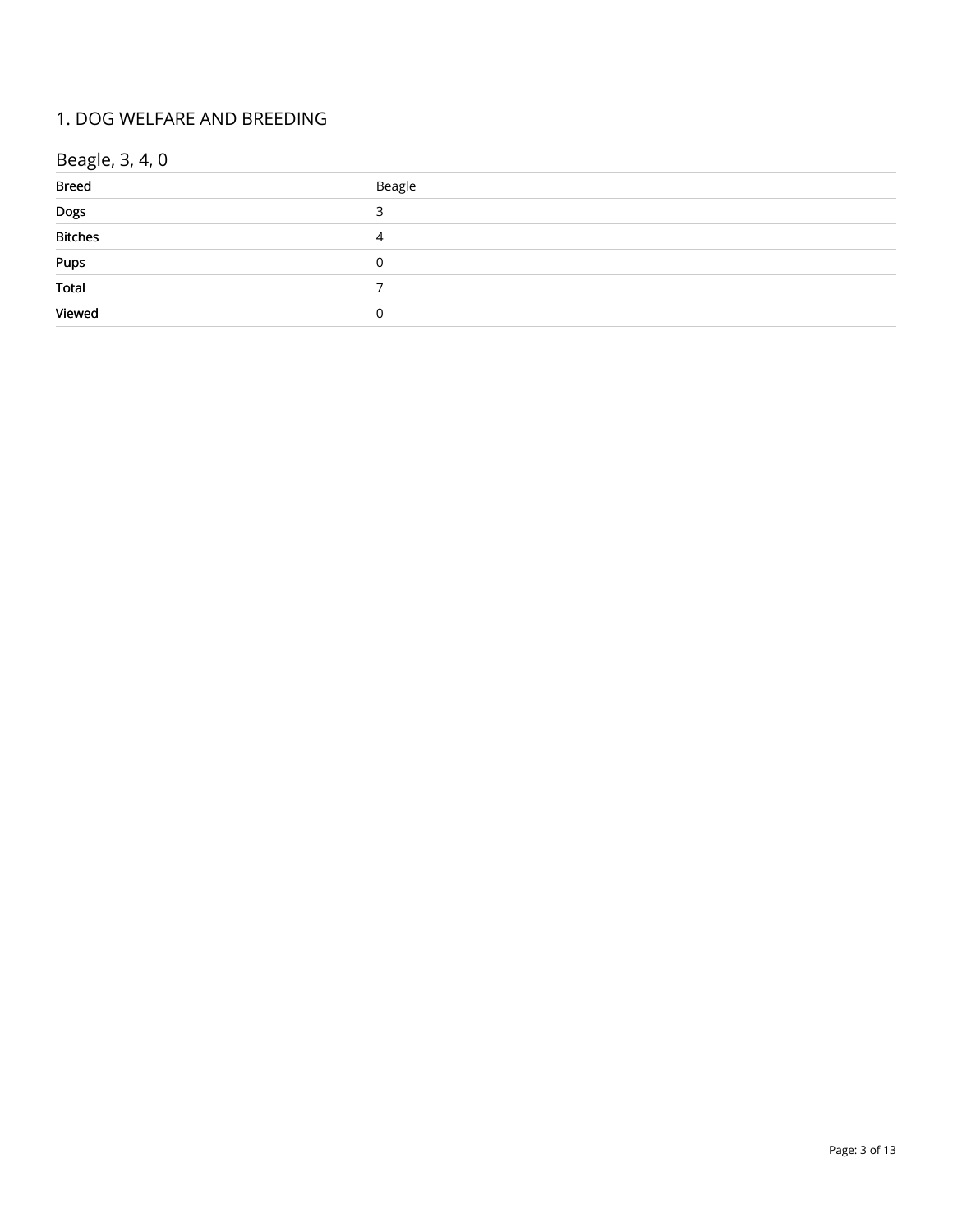# 1.1) Totals

| Dogs total                                                               | 3                                                                                                                                                                                                                                                                |
|--------------------------------------------------------------------------|------------------------------------------------------------------------------------------------------------------------------------------------------------------------------------------------------------------------------------------------------------------|
| <b>Bitches Total</b>                                                     | 4                                                                                                                                                                                                                                                                |
| <b>Total at Location</b>                                                 | 7                                                                                                                                                                                                                                                                |
| Dogs at other locations                                                  | 0                                                                                                                                                                                                                                                                |
| Bitches at other locations                                               | 0                                                                                                                                                                                                                                                                |
| Pups at other locations                                                  | 0                                                                                                                                                                                                                                                                |
| <b>Total at other locations</b>                                          | 0                                                                                                                                                                                                                                                                |
| Viewed at other locations                                                | 0                                                                                                                                                                                                                                                                |
| <b>Evidence/Comments</b>                                                 | Breeder provided a verbal statement confirming that no other locations are used for<br>the keeping/breeding of dogs.                                                                                                                                             |
| 1.2) Care of Dogs. (S3.2)                                                | 3) The number of people involved in the care of all dogs permanently homed at the<br>premises is considered satisfactory.                                                                                                                                        |
| <b>Evidence/Comments</b>                                                 | It was observed that the number of people involved in the care of the dogs was<br>adequate for the breeds and numbers kept.                                                                                                                                      |
| 1.2) State who is involved                                               | Both breeders are involved with the daily care of the dogs.                                                                                                                                                                                                      |
| 1.3) Plan for Long Term Welfare of Animals. (S7.3)                       | 3) A plan is in place for the long term welfare of dogs no longer used for breeding.                                                                                                                                                                             |
| <b>Evidence/Comments</b>                                                 | Breeder provided a verbal statement confirming that a plan to keep all their breeding<br>stock throughout their lives is in place.                                                                                                                               |
| 1.4) Emergency Procedures. (S3.1)                                        | 3) Procedures in the event of an emergency and illness are satisfactory.                                                                                                                                                                                         |
| <b>Evidence/Comments</b>                                                 | The breeder provided a verbal statement that a plan is in place for the evacuation of<br>dogs away from the property in the event of an emergency and has been tested.                                                                                           |
|                                                                          |                                                                                                                                                                                                                                                                  |
| 1.4) Brief description of emergency procedures                           | The breeders have a network of friends and family that are always willing to help at at<br>time and in any emergency would care for the dogs, they also have a stable yard across<br>the road from the property that could be used for the dogs in an emergency. |
| 1.5) Arrangements for Transportation of Dogs.<br>(S3.5)                  | 3) Arrangements for transportation are satisfactory.                                                                                                                                                                                                             |
| <b>Evidence/Comments</b>                                                 | Sufficient transport is available to move the dogs and the dogs are transported in a<br>safe manner.                                                                                                                                                             |
| 1.6) Animal Welfare Legislation (S2.4)                                   | 3) The breeder is aware of national and local legislation.                                                                                                                                                                                                       |
| 1.6) Evidence/Comments                                                   | The breeder had a satisfactory knowledge of national and local legislation affecting dog<br>ownership.                                                                                                                                                           |
| 1.7) Breeding Licence. (S2.4)                                            | 3) A breeding licence is in force.                                                                                                                                                                                                                               |
| 1.7) Local Authority that issued licence                                 | Mid Suffolk District Council                                                                                                                                                                                                                                     |
| 1.7) Licence Date of Issue                                               | 28/02/2020                                                                                                                                                                                                                                                       |
| 1.7) Licence Conditions                                                  | Not to exceed 2 breeding bitches. Licence number: LN/000000748                                                                                                                                                                                                   |
| 1.7) Evidence/Comments                                                   | The number of litters whelped in a 12 month period is below the legislative<br>requirements of the local council.                                                                                                                                                |
| 1.8) Has The Breeder Participated In any Breed<br>Health Surveys. (S2.5) | 3) The breeder has never been invited to participate in health surveys.                                                                                                                                                                                          |
| 1.8) Evidence/Comments                                                   | None Applicable                                                                                                                                                                                                                                                  |
| 1.9) Registration Of Breeding Stock. (S2.1/S2.6)                         | 3) All breeding stock is registered.                                                                                                                                                                                                                             |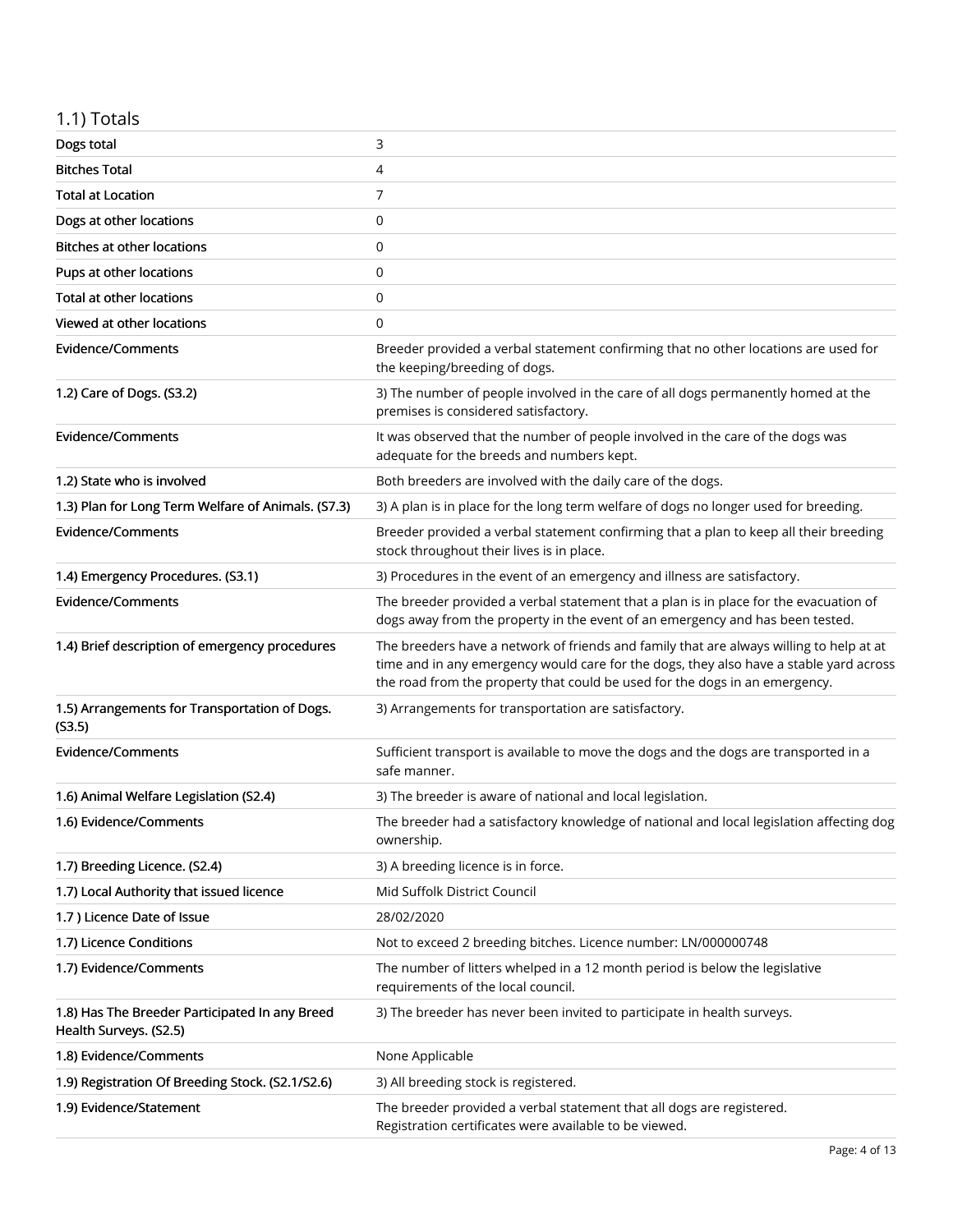| 1.9) Registration certificates                                                                                             | Were available to be viewed.                                                                                                                                 |
|----------------------------------------------------------------------------------------------------------------------------|--------------------------------------------------------------------------------------------------------------------------------------------------------------|
| 1.10) Identification of Dogs. (S2.4/S4.4)<br>(DNA/Microchip/Tattoo)                                                        | 3) All dogs are permanently identified and appear on a registered database.                                                                                  |
| 1.10) Evidence/Comments                                                                                                    | Dog was scanned and Microchip number recorded on a database was confirmed.                                                                                   |
| 1.10) KC Registration Number                                                                                               | Erlenbek Gatsby: AW00660104<br>Gladstyle Lemon Bonbon: AV01395903                                                                                            |
| 1.10) Microchip Number                                                                                                     | 98100010450674 (checked DNA)<br>900133000231317 (checked DNA)                                                                                                |
| 1.10) Microchip Database                                                                                                   | Petlog<br><b>Animal Tracker</b>                                                                                                                              |
| 1.11) Immunisation. (S4.3)                                                                                                 | 3) Dogs are protected against common diseases.                                                                                                               |
| 1.11) Evidence/Comments                                                                                                    | The breeder provided a verbal statement confirming they have consulted a<br>veterinarian and has measures in place to safeguard against infectious diseases. |
| 1.11) Visual check of immunisation record (KC REG<br>NO) carried out                                                       | Jewelstop Treasure Of Erlenbek: AL020405405                                                                                                                  |
| 1.11) Date next vaccination due on                                                                                         | March 2021                                                                                                                                                   |
| 1.12) Additional Breed Specific Recommendations<br>Including Health Testing. (S2.6/S5.2)                                   | 3) All breed specific recommendations are undertaken.                                                                                                        |
| 1.12) Evidence/Comments                                                                                                    | The breeder provided a verbal statement that all recommended health checks are<br>conducted.                                                                 |
| 1.12) A physical check of health records was<br>carried out and certificates of health test were<br>available and sampled. | Yes                                                                                                                                                          |
| 1.12) Recommended Tests Done                                                                                               | 1) DNA test - NCCD<br>2) bitches under 2 not to produce litter.                                                                                              |
|                                                                                                                            |                                                                                                                                                              |
| 1.12) Recommended Tests Not Done                                                                                           | N/A                                                                                                                                                          |
| 1.13) Non-Compliance of Litter Registrations. (S2.9)                                                                       | 3) Breeder always meets the registration requirements.                                                                                                       |
| 1.13) Evidence/Comments                                                                                                    |                                                                                                                                                              |
| 1.13) The breeder confirmed that all dogs used for<br>breeding comply with the ABS requirements.                           | Yes                                                                                                                                                          |
| 1.13) Has the Kennel Club refused to register<br>litters?                                                                  | No                                                                                                                                                           |
| 1.14) Inbreeding Risks. (S5.3)                                                                                             | 3) The breeder is aware of inbreeding co-efficients and uses them appropriately.                                                                             |
| 1.15 Mate Select used correctly (S5.3)                                                                                     | Yes                                                                                                                                                          |
| 1.15) Evidence/Comments                                                                                                    | The breeder provided a verbal statement confirming that they routinely consider<br>inbreeding co-efficients.                                                 |
| 1.16) Breeding Records. (S2.6 / 6.9)                                                                                       | 3) Satisfactory breeding records are kept.                                                                                                                   |
| Oestrus dates of breeding bitches.                                                                                         | Yes                                                                                                                                                          |
| <b>Dates of Mating</b>                                                                                                     | Yes                                                                                                                                                          |
| <b>Details of Sire</b>                                                                                                     | Yes                                                                                                                                                          |
| Whelping Record (Sex, DOB, Weight, description)                                                                            | Yes                                                                                                                                                          |
| C Sections                                                                                                                 | Yes                                                                                                                                                          |
| Date/Cause of Death                                                                                                        | Yes                                                                                                                                                          |
| Details of Sale (Date, Name & Address)                                                                                     | Yes                                                                                                                                                          |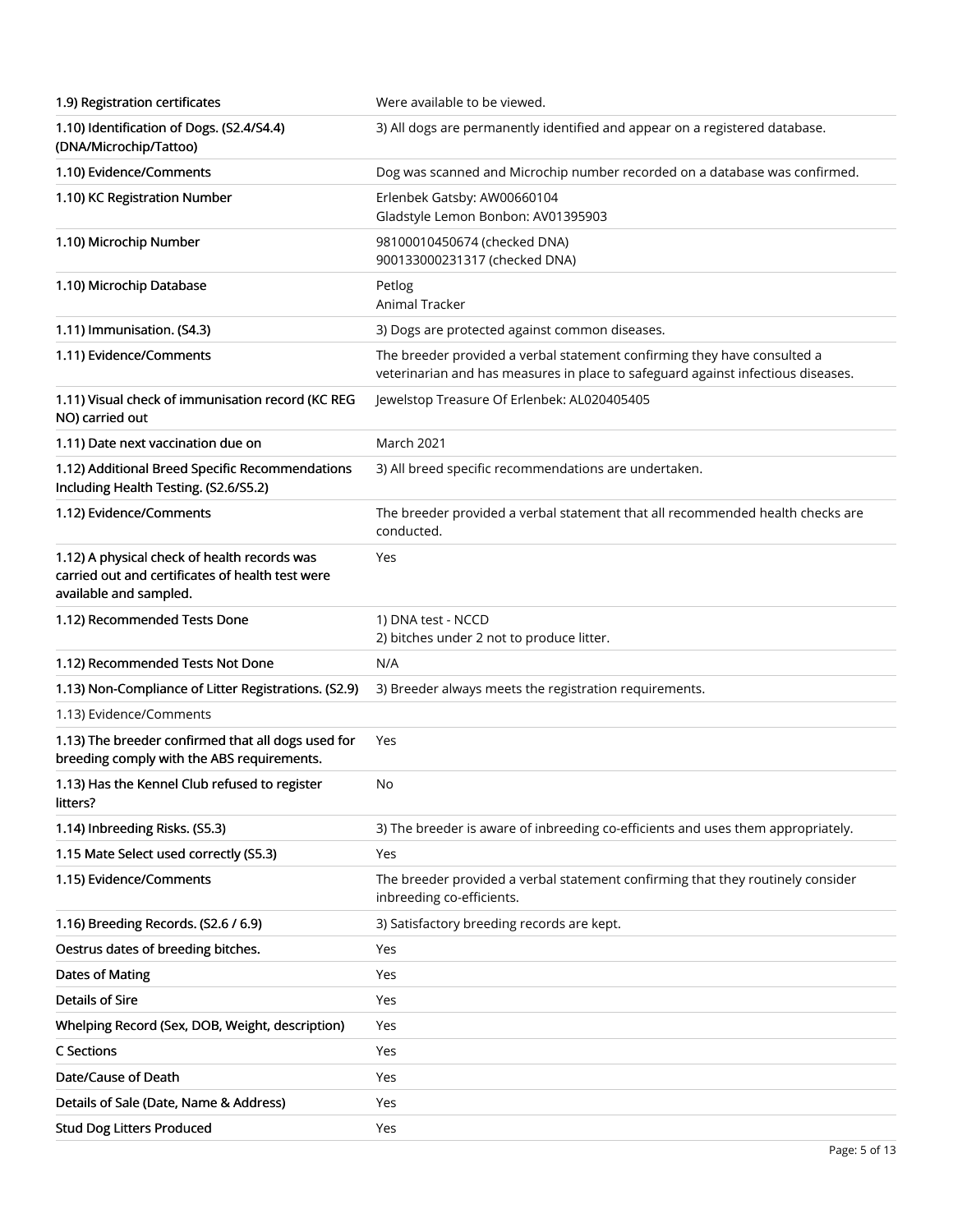| <b>Record of Complaints</b>                                                          | Not applicable                                                                                                    |
|--------------------------------------------------------------------------------------|-------------------------------------------------------------------------------------------------------------------|
| 1.16) Evidence/Comments                                                              | Details were checked and samples verified against litter registration form for litter born<br>on date.<br>26/9/20 |
| 1.16) Describe any complaints received and how<br>the breeder deals with complaints. | The breeder would maintain records of any complaints.                                                             |
| 1.17) Euthanasia Of Puppies. (7.2)                                                   | 3) The breeder has never euthanised puppies for reasons other than health or welfare.                             |
| 1.17) Evidence/Comments                                                              | The breeder provided a verbal statement that puppies are not euthanised for reasons<br>other than health.         |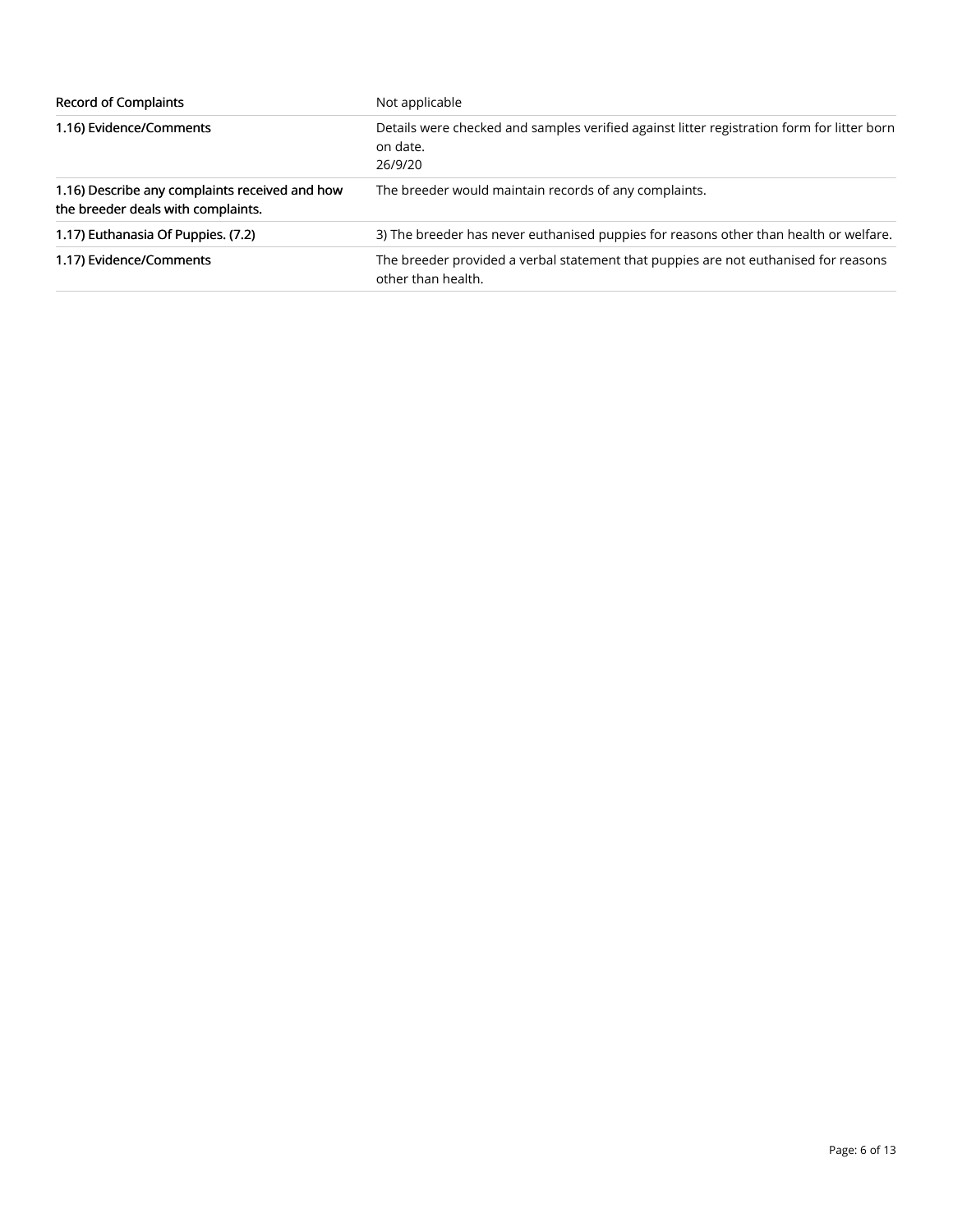## 2. PUPPY INFORMATION AND REARING

| 2.1) Buyer Checks. (S6.1)                                                                   | 3) The breeder takes all reasonable steps to ensure new owners are able to provide a<br>suitable home.                                                                                                                                                                                                                                                 |
|---------------------------------------------------------------------------------------------|--------------------------------------------------------------------------------------------------------------------------------------------------------------------------------------------------------------------------------------------------------------------------------------------------------------------------------------------------------|
| 2.1) Evidence/Comments                                                                      | The breeder provided a verbal statement how new owners are selected.<br>New owners are interviewed over the phone to determine suitability for ownership.<br>All new owners are requested to visit the breeder.                                                                                                                                        |
| 2.2) Breeding activity (S2.8)                                                               | 3) All breeding activity at the property is conducted under the ABS standard.                                                                                                                                                                                                                                                                          |
| 2.2) Evidence/Comments: The Breeder made a<br>verbal statement                              | All breeding activity undertaken at the property is conducted under the ABS standard                                                                                                                                                                                                                                                                   |
| 2.3) Sale of puppies not bred by breeder. (S2.8)                                            | 3) The breeder has never sold puppies not bred by them.                                                                                                                                                                                                                                                                                                |
| 2.3) Evidence/Comments                                                                      | The breeder provided a verbal statement confirming they do not sell puppies not bred<br>by them.                                                                                                                                                                                                                                                       |
| 2.4) Written Documentation Available for<br>Collection.(6.4)                                | Contract of Sale, Socialisation, Exercise, Tendencies and Traits, Future Training,<br>Feeding, Grooming, Immunisation, Worming                                                                                                                                                                                                                         |
| 2.4) Evidence/Comments                                                                      | No puppy pack required. Breeder has supplied it all as it has been updated.                                                                                                                                                                                                                                                                            |
| 2.5) Stud Dog Contract. (S5.6)                                                              | 3) Not Applicable.                                                                                                                                                                                                                                                                                                                                     |
| 2.5) Evidence/Comments                                                                      | Dogs are not used externally at stud.                                                                                                                                                                                                                                                                                                                  |
| 2.6) Contract Of Sale. (S6.5)                                                               | 3) The contract of sale is satisfactory.                                                                                                                                                                                                                                                                                                               |
| 2.6) Evidence/Comments                                                                      | The breeder provided a copy of the contract.                                                                                                                                                                                                                                                                                                           |
| 2.7) Endorsements Restrictions. (S6.7)                                                      | 3) The breeder provides satisfactory written information to buyers for any<br>endorsements or restrictions on puppies sold.                                                                                                                                                                                                                            |
| 2.7) Evidence/Comments                                                                      | A copy of the documentation relating to endorsements was provided.                                                                                                                                                                                                                                                                                     |
| 2.8) Whelping Facilities. (S3.1)                                                            | 3) The Whelping facilities are satisfactory.                                                                                                                                                                                                                                                                                                           |
| 2.8) Evidence/Comments                                                                      | The breeder provided a verbal statement about the whelping facilities normally used.                                                                                                                                                                                                                                                                   |
| 2.8) Describe: This could include photographic<br>evidence of previous litters if available | Puppies are whelped in a puppy room in a whelping box and puppy pen, the puppies<br>are moved into the living room at 4 weeks old. Breeder is always at the birthing. Heat<br>pads are used with vet bed.                                                                                                                                              |
| 2.9) Puppy rearing (S3.1)                                                                   | 3) Puppies are reared satisfactorily.                                                                                                                                                                                                                                                                                                                  |
| 2.9) Evidence/Comments                                                                      | The breeder provided a verbal statement about the rearing facilities normally used.                                                                                                                                                                                                                                                                    |
| 2.9) Describe facilities                                                                    | The puppies are reared within the home.                                                                                                                                                                                                                                                                                                                |
| 2.10) Puppy socialisation & Habituation (S4.5)                                              | 3) Puppies are socialised satisfactorily.                                                                                                                                                                                                                                                                                                              |
| 2.10) Evidence Comments                                                                     |                                                                                                                                                                                                                                                                                                                                                        |
| 2.10) The breeder provided a verbal statement of<br>how puppies are socialised              | Yes                                                                                                                                                                                                                                                                                                                                                    |
| 2.10 Describe                                                                               | Puppies are used to all household sights and sounds, handled from birth, are visited by<br>friends and family and they are allowed outside during the day as they grow. Here they<br>have access to all natural surfaces, they can interact with the other dogs and they are<br>taken in the car to the vets for their health check and microchipping. |
| 2.11) Puppy Health Check (S6.2)                                                             | 3) Breeder conducts puppy health checks and has informed buyer in writing<br>satisfactorily.                                                                                                                                                                                                                                                           |
| 2.11) Evidence Comments: A documentary check<br>was carried out confirming that             | Puppy health checks are conducted by a qualified veterinarian.                                                                                                                                                                                                                                                                                         |
| 2.11) Evidence Comments: Information to new<br>owners                                       | The breeder provides written information to new owners                                                                                                                                                                                                                                                                                                 |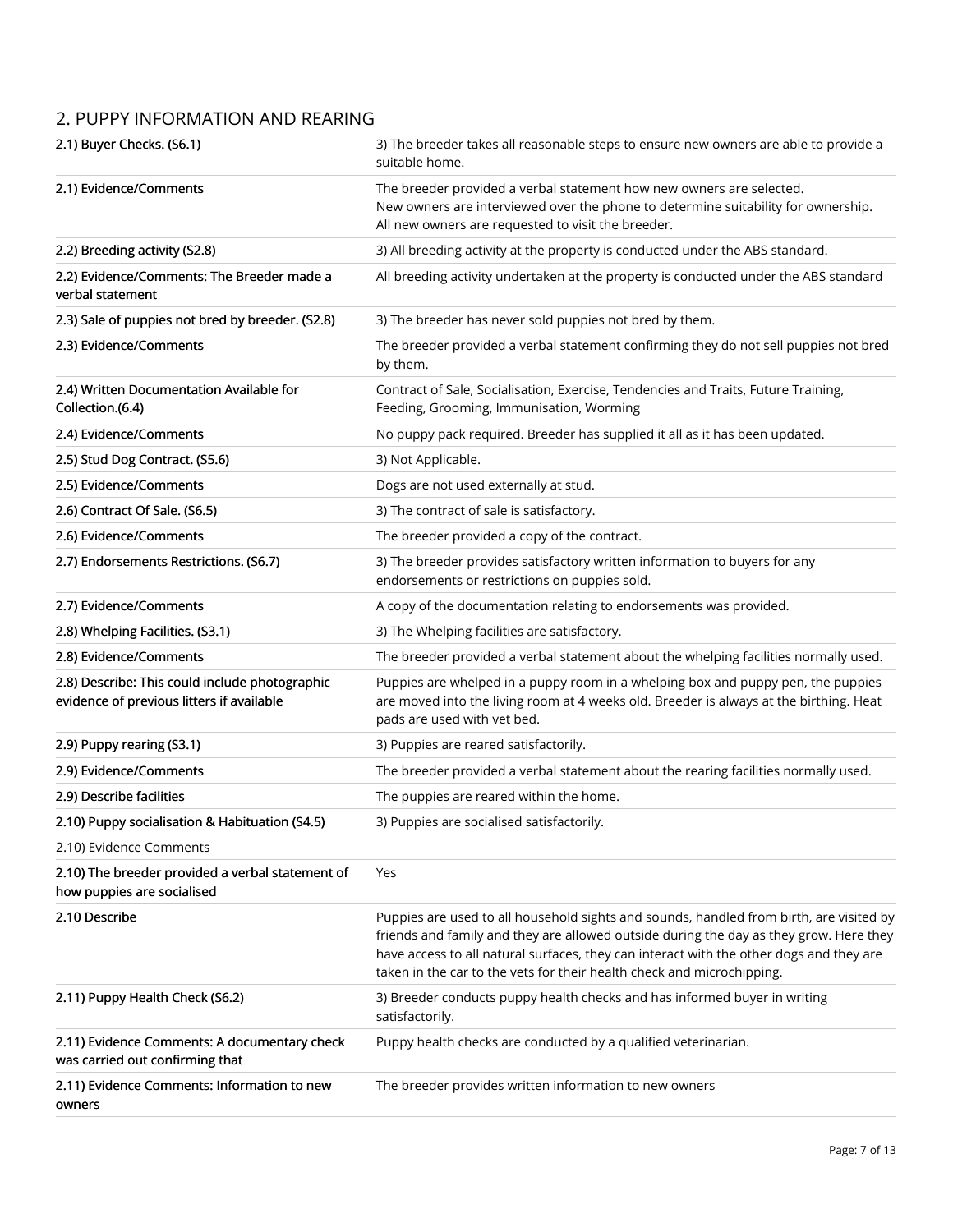| 2.12) Puppy identification (S4.4 / 6.11)                                                                         | 3) All puppies are permanently identified and information is provided to new owners<br>prior to rehoming. |
|------------------------------------------------------------------------------------------------------------------|-----------------------------------------------------------------------------------------------------------|
| 2.12) Evidence Comments: A documentary check<br>was carried out confirming that                                  | Puppies are permanently identified prior to rehoming.                                                     |
| 2.12) Evidence Comments: Information to new<br>owners                                                            | The breeder provides written information to new owners                                                    |
| 2.13) Puppy registration (S6.6)                                                                                  | 3) Provision of puppy registration documents is satisfactory.                                             |
| 2.13) Evidence Comments                                                                                          |                                                                                                           |
| 2.13) The breeder provided a verbal statement that<br>registration certificates are provided to new<br>owners at | On collection.                                                                                            |
| 2.14) Sale Of Puppies. (S6.3)                                                                                    | 3) Puppies are rehomed after 8 weeks of age.                                                              |
| 2.14) Evidence Comments                                                                                          |                                                                                                           |
| 2.14) The breeder provided a verbal statement that 8 weeks.<br>puppies are rehomed at age (in weeks).            |                                                                                                           |
| 2.14) Sale contracts were physically checked                                                                     | Yes                                                                                                       |
| 2.14) Litter born (date) and contracts signed (date)<br>confirmed puppies are rehomed at specified age.          | Yes                                                                                                       |
| 2.14) Litter Born Date                                                                                           | 26/09/2020                                                                                                |
| 2.14) Contracts Signed Date                                                                                      | 29/11/2020                                                                                                |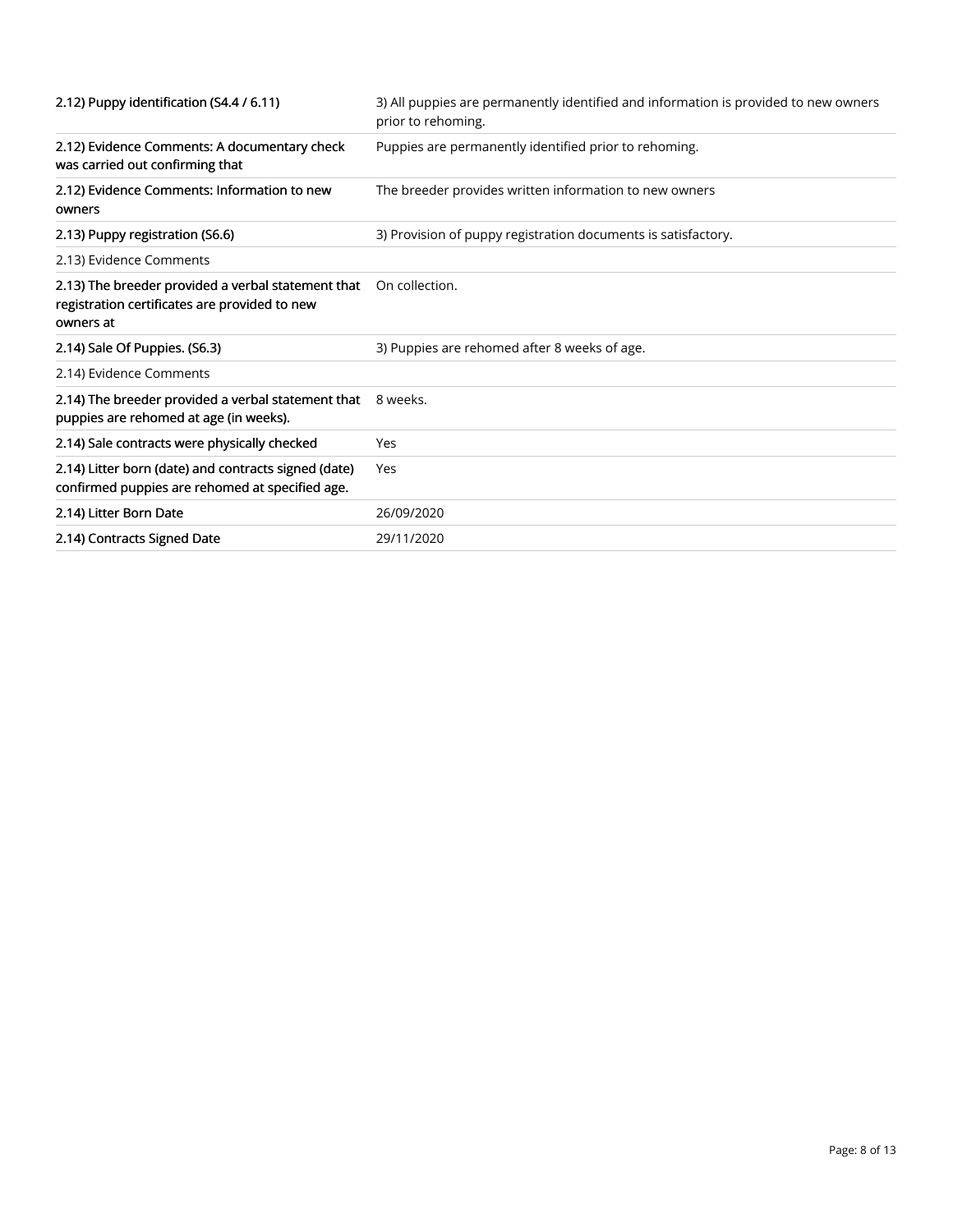#### 3. DOGS' WELFARE

| 3.1) Daily Routine and Exercise. (S4.7)                                                              | 3) A satisfactory daily routine is in place. It is considered that the dogs receive suitable<br>and adequate physical and mental enrichment.                                                                       |
|------------------------------------------------------------------------------------------------------|--------------------------------------------------------------------------------------------------------------------------------------------------------------------------------------------------------------------|
| 3.1) Evidence/Comments                                                                               | Breeder provided a realistic verbal statement of the daily routine, including exercise.                                                                                                                            |
| 3.1) Briefly Describe routine                                                                        | The Breeder is at home during the day and the dogs are not left for extended periods.<br>Dogs are let out early morning.<br>Walked twice a day on and off lead.<br>The dogs are fed early morning and late evening |
| 3.2) Grooming. (S4.2)                                                                                | 3) Grooming regime appears satisfactory.                                                                                                                                                                           |
| 3.2) Evidence/Comments                                                                               | Remote visit, breeder has provided photographic evidence.                                                                                                                                                          |
| 3.2) Visual check conducted.                                                                         | No                                                                                                                                                                                                                 |
| 3.3) Parasites. (S4.3)                                                                               | 3) All dogs are routinely examined and treated for parasites.                                                                                                                                                      |
| 3.3) Evidence/Comments                                                                               | Breeder provided a realistic verbal statement of the routine.                                                                                                                                                      |
| 3.3) State Routine                                                                                   | Panacur is used 3 monthly. Fleas and Ticks are treated with Frontline Spot On monthly.                                                                                                                             |
| 3.3) Parasite control records are kept?                                                              | Yes                                                                                                                                                                                                                |
| 3.4) Details Of Usual Vet Practice. (S4.2)                                                           | 3) Veterinary details were provided.                                                                                                                                                                               |
| 3.4) Vet Practice Name and Address                                                                   | Oakwood Veterinary group, Oakwood house, Fuller road, Harleston, Norfolk.                                                                                                                                          |
| 3.4) Vet Postcode                                                                                    | <b>IP20 9EA</b>                                                                                                                                                                                                    |
| 3.4) Vet Telephone Number                                                                            | 01379 852146                                                                                                                                                                                                       |
| 3.5) Use and Storage Of Medications. (S3.6)                                                          | 3) No medication present.                                                                                                                                                                                          |
| 3.5) Evidence/Comments                                                                               | N/A                                                                                                                                                                                                                |
| 3.6) Arrangements To Deal With Minor Injuries.<br>(S3.6)                                             | 3) Arrangements to deal with minor injuries are satisfactory.                                                                                                                                                      |
| 3.6) First Aid Kit                                                                                   | Yes                                                                                                                                                                                                                |
| 3.6) First Aid Kit viewed                                                                            | No                                                                                                                                                                                                                 |
| 3.6) Evidence/Comments: Breeder provided a<br>verbal statement how minor injuries are dealt<br>with. | Yes                                                                                                                                                                                                                |
| 3.7) Procedure For Infectious Disease<br>Control/Isolation. (S3.5)                                   | 3) Precautions are taken against infectious diseases and appropriate isolation facilities<br>are available.                                                                                                        |
| 3.7) Evidence/Comments                                                                               | Breeder provided a verbal statement.                                                                                                                                                                               |
| 3.8) Cleaning Standards and Procedure. (S3.3)                                                        | 3) A satisfactory cleaning regime is in place.                                                                                                                                                                     |
| 3.8) Evidence/Comments                                                                               | Breeder provided a verbal statement of their operating procedure.                                                                                                                                                  |
| 3.9) Waste disposal. - Excreta and Soiled Material.<br>(53.3)                                        | 3) Satisfactory waste disposal is in place.                                                                                                                                                                        |
| 3.9) Waste material is disposed of by                                                                | Bagging and binning                                                                                                                                                                                                |
| 3.10) Dogs' Physical Appearance. (S4.1)                                                              | 3) The dogs appeared to be in satisfactory physical appearance.                                                                                                                                                    |
| 3.10) Evidence/Comments                                                                              | Photographic evidence is provided.<br>Remote visit, breeder has supplied photographic evidence.                                                                                                                    |
| 3.11) Behaviour. (S4.1)                                                                              | 3) The behaviour of the dogs was satisfactory.                                                                                                                                                                     |
| 3.11) Evidence/Comments                                                                              | Photographic evidence is provided.<br>The dogs' behaviour was observed and appeared satisfactory.<br>Remote visit, breeder has supplied photographic evidence.                                                     |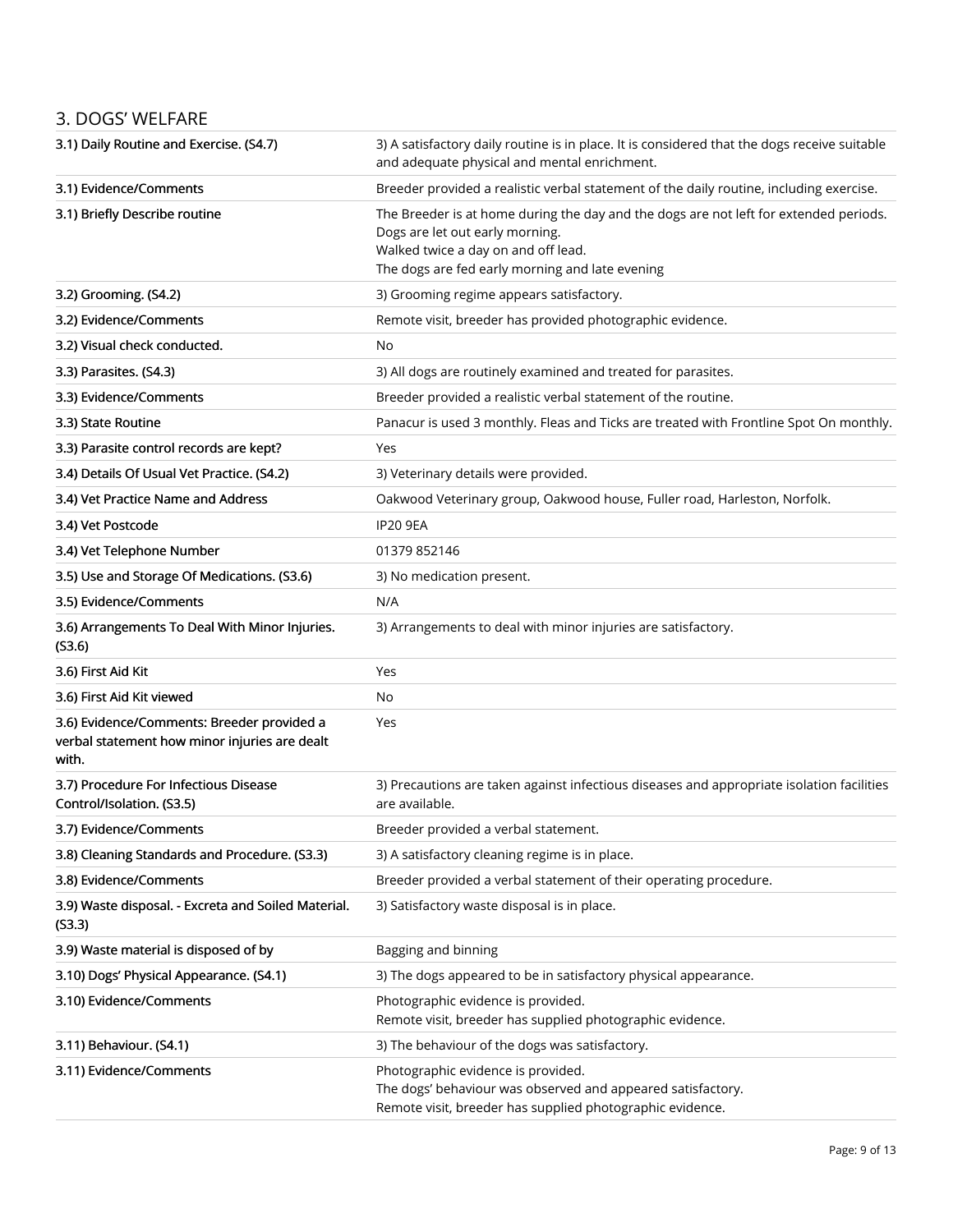| 3.12) Control. (4.6)    | 3) The control of the dogs was satisfactory.                       |
|-------------------------|--------------------------------------------------------------------|
| 3.12) Evidence/Comments | The breeder demonstrated control of the dogs throughout the visit. |
|                         | Remote visit, breeder has supplied photographic evidence.          |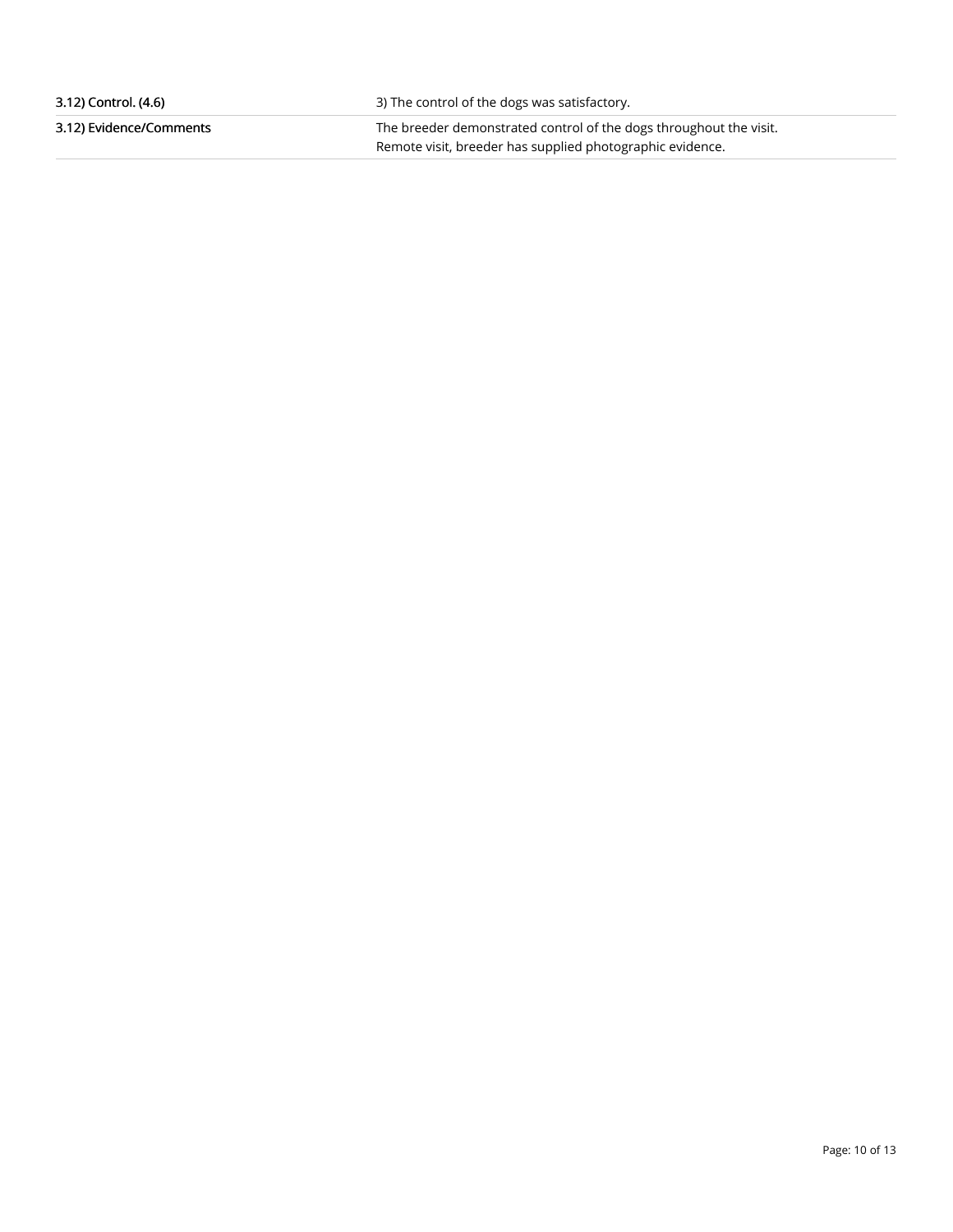#### 4. FACILITIES

| 4.1) Suitability Of Premises Location. (S3.1)            | 3) The premises are located in an area which is satisfactory for the breeding of dogs.                                                                                                          |
|----------------------------------------------------------|-------------------------------------------------------------------------------------------------------------------------------------------------------------------------------------------------|
| 4.1) Evidence/Comments                                   | Remote visit, photographic evidence from previous visit.                                                                                                                                        |
| 4.2) Suitability Of Premises (S3.1)                      | 3) The premises are satisfactory for the breeding of dogs.                                                                                                                                      |
| 4.2) Evidence/Comments                                   | The property is suitable for the number and type of dogs owned.<br>Remote visit, photographic evidence from previous visit.                                                                     |
| 4.3) Safety precautions (S3.1 / 3.2)                     | 3) Safety precautions in place are satisfactory.                                                                                                                                                |
| 4.3) Evidence/Comments                                   | Photographic evidence is provided.<br>The property is suitable for the number and type of dogs owned.<br>Remote visit, photographic evidence from previous visit.                               |
| 4.4) Security (S3.2)                                     | 3) Dogs are kept in a satisfactory safe and secure environment.                                                                                                                                 |
| 4.4) Evidence/Comments                                   | Fences, gates and locks were all found to be secure and well maintained.<br>Remote visit, photographic evidence from previous visit. Also breeder has provided<br>evidence of some new fencing. |
| 4.5) Structure of Kennel/Quarters. (S3.1)                | 3) The kennel/quarters are satisfactory for the type and number of dogs kept.                                                                                                                   |
| 4.5) Evidence/Comments                                   | Dogs live in the home. Remote visit, photographic evidence from previous visit.                                                                                                                 |
| 4.6) Lighting (Natural / Artificial). (S3.3)             | 3) Sufficient and satisfactory light is available.                                                                                                                                              |
| 4.6) Evidence/Comments                                   | Dogs reside in the house                                                                                                                                                                        |
| 4.7) Temperature Control. (S3.3)                         | 3) The temperature control is satisfactory to deal with extremes of temperature.                                                                                                                |
| 4.7) Evidence/Comments                                   | Dogs reside in the house                                                                                                                                                                        |
| 4.8) Ventilation. (S3.3)                                 | 3) Ventilation available is satisfactory.                                                                                                                                                       |
| 4.8) Evidence/Comments                                   | Dogs reside in the house                                                                                                                                                                        |
| 4.9) Bedding. (S3.3)                                     | 3) Beds and bedding material are considered satisfactory.                                                                                                                                       |
| 4.9) Evidence/Comments                                   | Dogs reside in the house.<br>Photographic evidence is provided.<br>Remote visit, photographic evidence from previous visit.                                                                     |
| 4.10) Storage, Supply and Preparation of Food.<br>(S3.4) | 3) Satisfactory facilities are provided for the storage and preparation of food.                                                                                                                |
| 4.10) Evidence/Comments                                  | Food was prepared and stored in suitable containers in the domestic kitchen and utility<br>room.                                                                                                |
| 4.11) Water. (S3.4)                                      | 3) A satisfactory supply of water is available.                                                                                                                                                 |
| 4.11) Evidence/Comments                                  | Remote visit, photographic evidence from previous visit.                                                                                                                                        |
| 4.12) Breeders Comments                                  | The breeder confirmed the puppy pack has been updated from the previous visit.                                                                                                                  |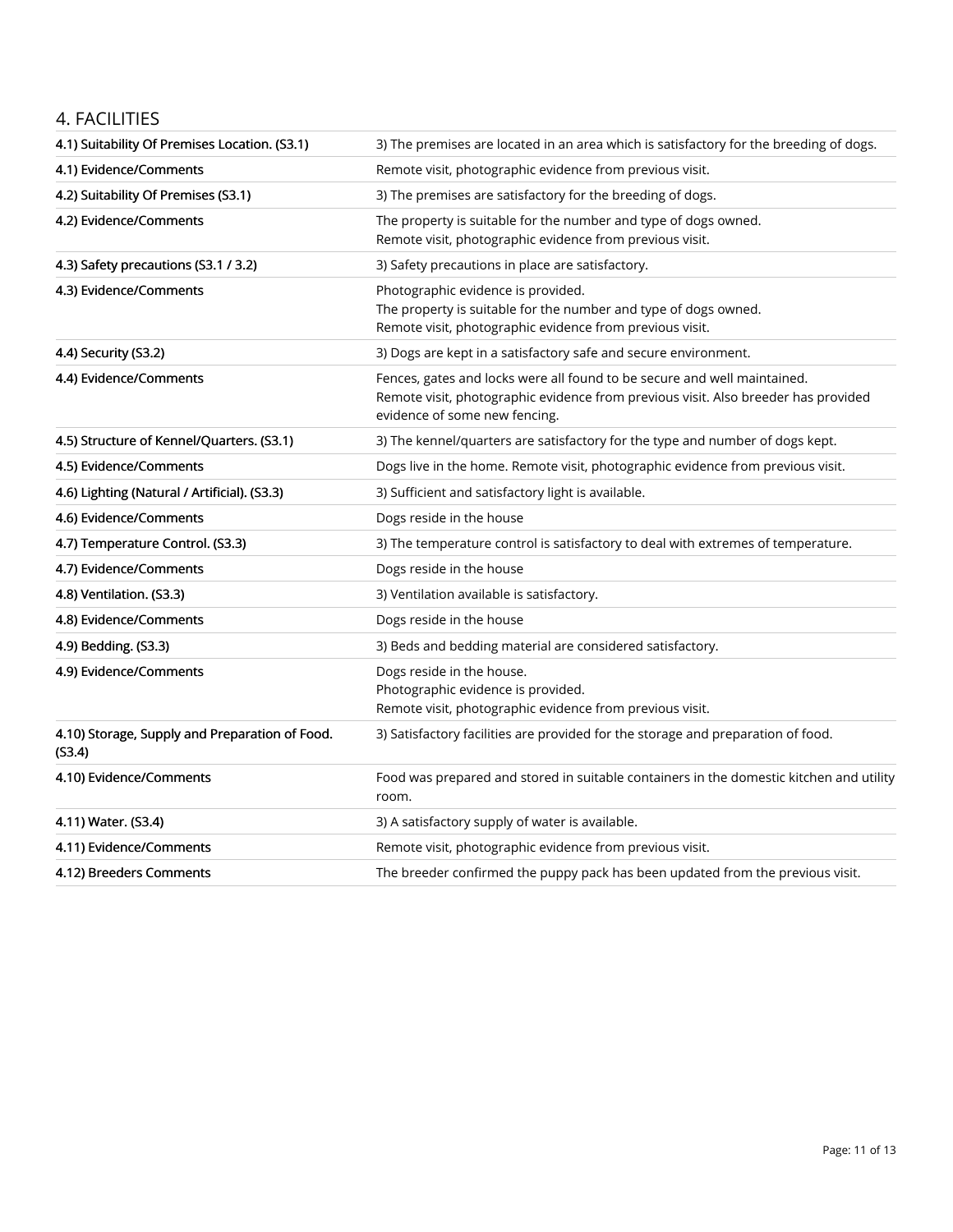#### 5. PUPPY PACK

| 5.1) Socialisation Advice. (S6.4)                                  | 3) Satisfactory information is provided in the breeders information pack.                     |
|--------------------------------------------------------------------|-----------------------------------------------------------------------------------------------|
| 5.1) Evidence/Comments                                             | Copies of documentation were provided and confirmed as meeting the requirements.              |
| 5.2) Exercise Advice. (S6.4)                                       | 3) Satisfactory information is provided in the breeders information pack.                     |
| 5.2) Evidence/Comments                                             | Copies of documentation were provided and confirmed as meeting the requirements.              |
| 5.3) Breed Specific Tendencies Or Traits Advice.<br>(S6.4)         | 3) Satisfactory information is provided in the breeders information pack.                     |
| 5.3) Evidence/Comments                                             | Copies of documentation were provided and confirmed as meeting the requirements.              |
| 5.4) Future Training Advice. (S6.4)                                | 3) Satisfactory information is provided in the breeders information pack.                     |
| 5.4) Evidence/Comments                                             | Copies of documentation were provided and confirmed as meeting the requirements.              |
| 5.5) Feeding Advice. (S6.4)                                        | 3) Satisfactory information is provided in the breeders information pack.                     |
| 5.5) Evidence/Comments                                             | Copies of documentation were provided and confirmed as meeting the requirements.              |
| 5.6) Grooming Advice. (S6.4)                                       | 3) Satisfactory information is provided in the breeders information pack.                     |
| 5.6) Evidence/Comments                                             | Copies of documentation were provided and confirmed as meeting the requirements.              |
| 5.7) Worming Programme. (S6.4)                                     | 3) Satisfactory information is provided in the breeders information pack.                     |
| 5.7) Evidence/Comments                                             | Copies of documentation were provided and confirmed as meeting the requirements.              |
| 5.8) Immunisation Measures. (S6.4)                                 | 3) Satisfactory information is provided in the breeders information pack.                     |
| 5.8) Evidence/Comments                                             | Copies of documentation were provided and confirmed as meeting the requirements.              |
| 5.9) Use Of Third Party Material. (S6.4)                           | 3) Not Applicable.                                                                            |
| 5.9) Evidence/Comments: Describe third party<br>material provided. | N/A                                                                                           |
| 5.10) Breed Specific Pack.                                         | Not Applicable                                                                                |
| 5.10) Evidence/Comments                                            | Not Applicable                                                                                |
| 5.10) Additional Comments                                          | Remote visit. Breeder supplied full puppy pack as it has been updated from previous<br>visit. |